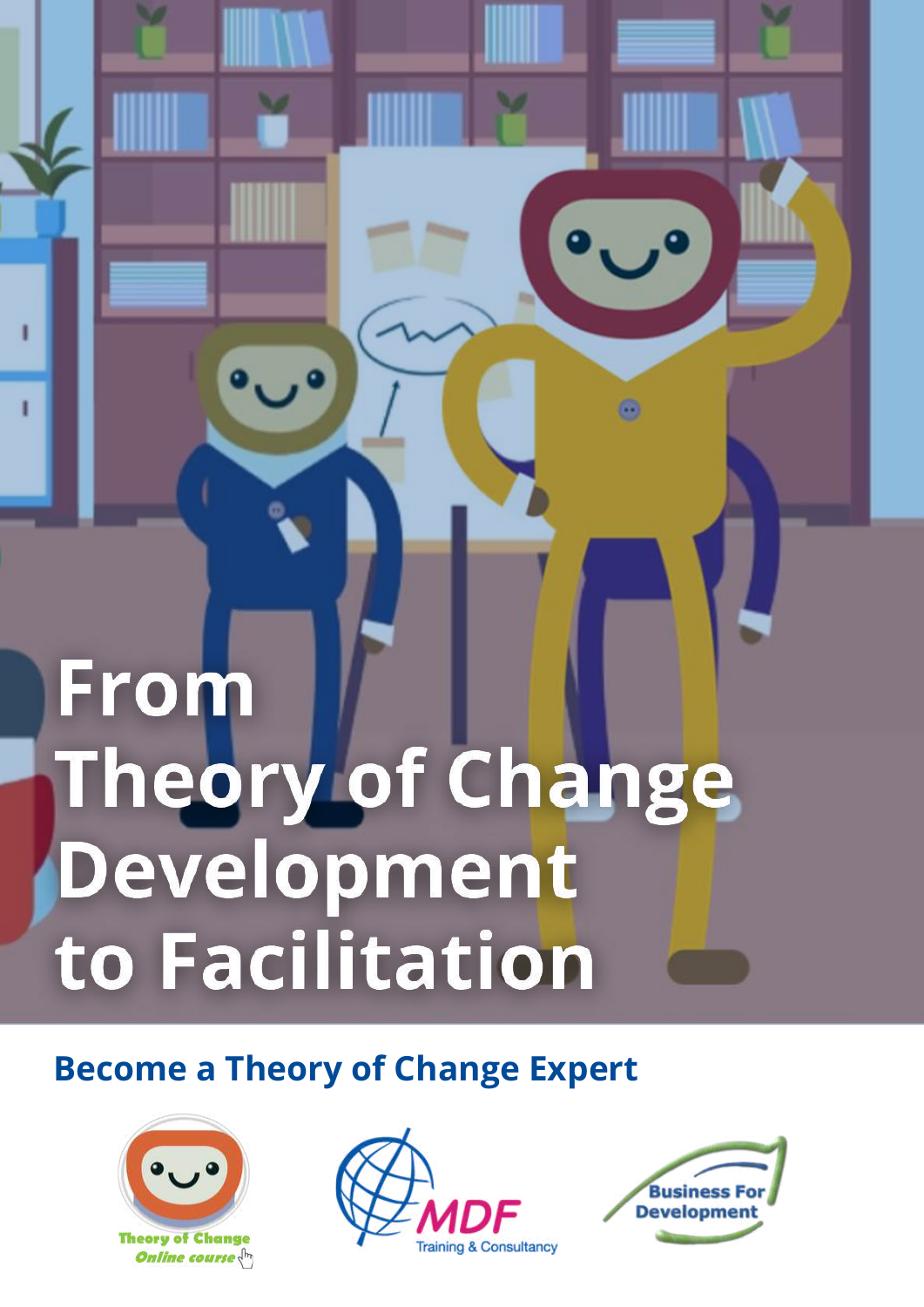### **Summary**

Start by learning all the basics about Theory of Change with the help of our oneof-a-kind e-learning. Then apply what you learn and develop your own Theory of Change, on which you will receive feedback during a coaching session. But why stop there? A Theory of Change ought to be a co-creation process with stakeholders. During four facilitated live sessions (16 hours total) you will learn how to facilitate these processes and become a Theory of Change facilitator.

# **Organisations**

This Theory of Change training is a joined initiative by MDF Training & Consultancy and TheoryofChangeCourse.com

#### **MDF Training & Consultancy**

has over 35 years of experience in providing management training, advisory and evaluation services worldwide. We are an acknowledged agency with a relevant track record on local, regional and international levels. We have supported many organisations across the world, training people and organisations on ToC development and implementation, and are experienced hands on ToC workshop facilitators.

#### **TheoryofChangeCourse.com**

is the premier e-learning in the market of ToC training. The online training:

- Provides high-quality content that covers the full spectrum of ToC topics. It starts at the level of a beginner and continues at an intermediate level.
- Is completely animated, builds upon a storyline, and includes gamification elements. It makes learning fun and engaging.
- Is practical; step-by-step assignments help you develop your own ToC.

#### **Business for Development**

is a social enterprise that seeks to advance the capacity for ToC-thinking amongst purpose-driven organisations. It is the founder of initiatives such as TheoryofChangeCourse.com and Changeroo, an online tool and platform for ToC-thinking.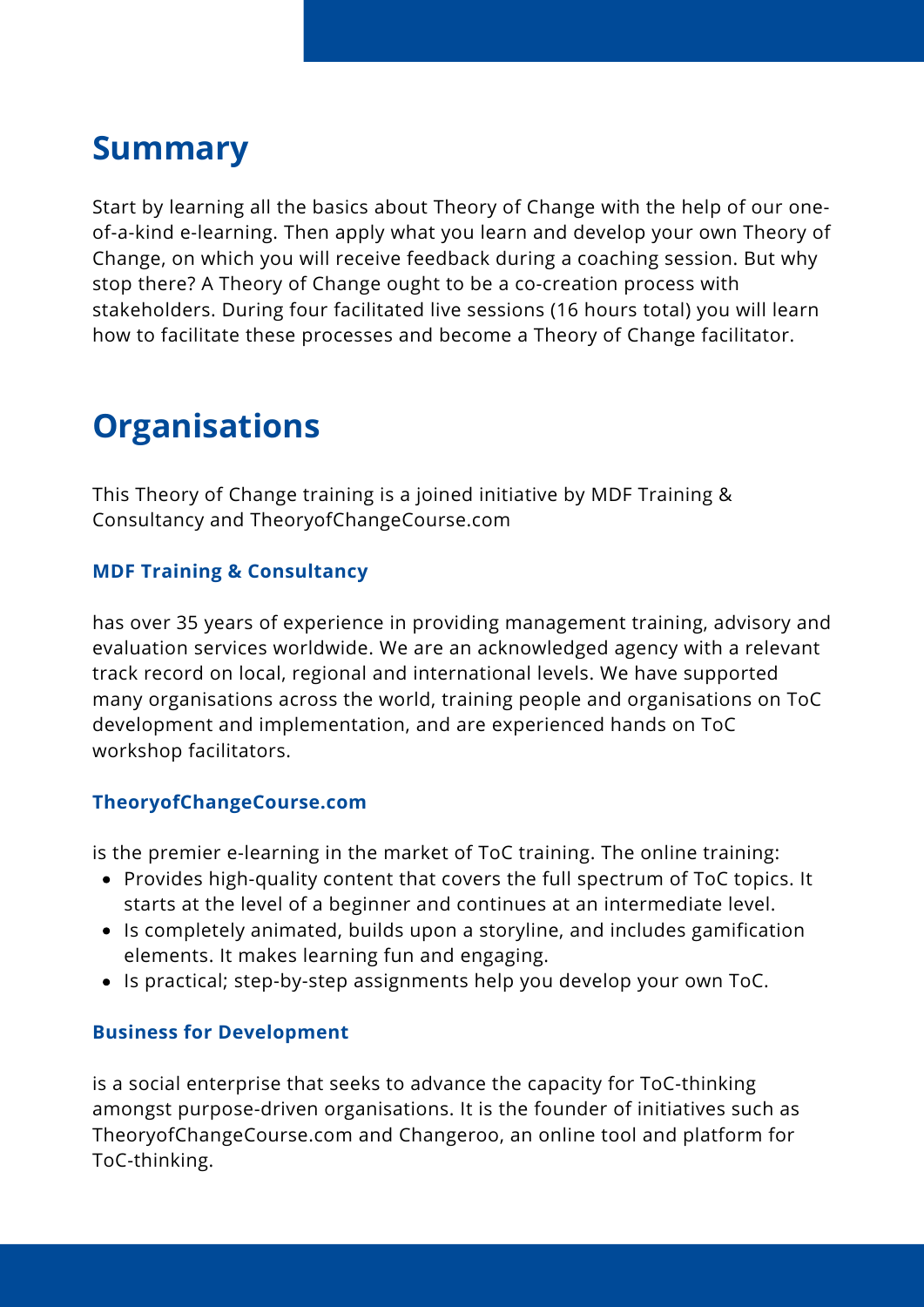### **Instructors**



#### **Sam Boering (MDF Training & Consultancy)**



Sam Boering is a development practitioner with over 34 years of work experience (of which 20 with MDF), working across the globe with a wide variety of organisations in various contexts. For about 10 years now, he has been working with ToC, providing hands-on training as well as providing support in ToC processes, e.g. by conducting ToC workshops (of course now mostly online).

During the training, Sam will be responsible for the live, facilitated sessions on ToC facilitation as well as the individual coaching sessions during which you'll receive individual feedback on the ToC you've developed during the training course.

Martin Klein is the founder of Business for Development, which is the social enterprise behind the e-learning on ToC-thinking and the Changeroo ToC platform. He holds a PhD in strategic management on Bottom of the Pyramid strategies (how to combine an entrepreneurial approach and poverty alleviation), and conducted the first global survey among propoor for-profit businesses by successfully sourcing the support for such a survey from various international development organisations.

Martin will be the training coordinator and responsible for the online ToC e-learning.



**Martin H. Klein (Business for Development)**

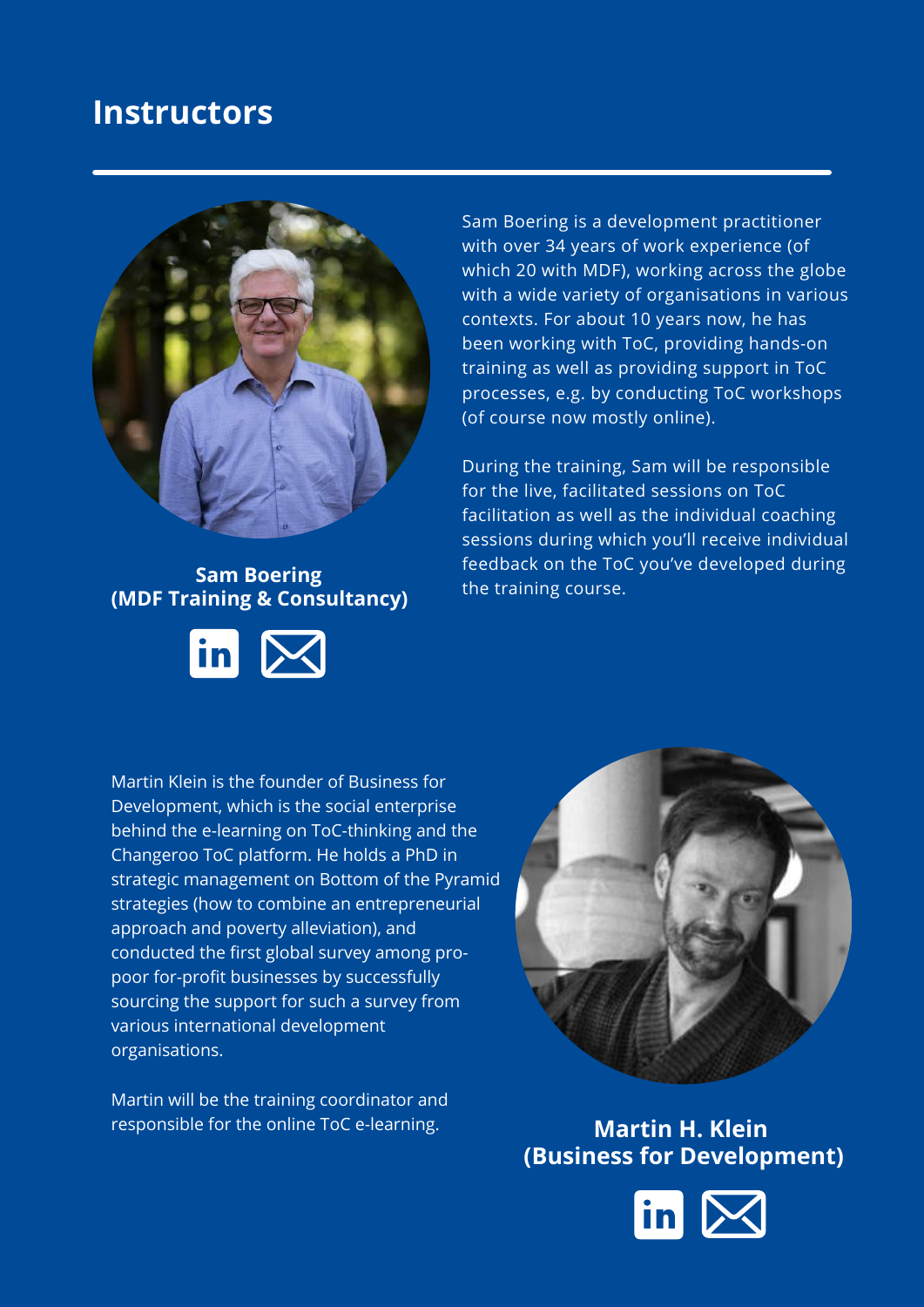# **Curriculum**

| <b>Training</b><br>component                                                               | <b>Short description</b>                                                                                                                                                                                                                                                                                                                                                                                                                                                                                   |  |
|--------------------------------------------------------------------------------------------|------------------------------------------------------------------------------------------------------------------------------------------------------------------------------------------------------------------------------------------------------------------------------------------------------------------------------------------------------------------------------------------------------------------------------------------------------------------------------------------------------------|--|
| <b>E-Learning</b>                                                                          | The self-paced, modular and engaging online course "Theory of Change: From novice<br>to master changemaker" (theoryofchangecourse.com) lays the foundation for the<br>other training components.                                                                                                                                                                                                                                                                                                           |  |
| <b>Development of<br/>your own Theory<br/>of Change</b>                                    | As part of the course, you will develop your own Theory of Change. Starting with<br>level 6 of the e-learning, you will receive assignments to talk you through the<br>development of your ToC.                                                                                                                                                                                                                                                                                                            |  |
|                                                                                            | In addition, each student is expected to provide two fellow students with detailed<br>feedback on their ToC. Likewise, you will receive feedback from two of your fellow<br>students.                                                                                                                                                                                                                                                                                                                      |  |
| <b>ToC Facilitation:</b><br><b>Facilitated, live</b><br>sessions (4 half-<br>day sessions) | During facilitated online sessions (16 hours total), we will zoom in on the role of the<br>facilitator of the ToC development process. You will learn about the methodologies<br>and exercises to give shape to the different facilitation elements: from setting the<br>agenda and building a supportive setting, to developing buy-in, conducting<br>preparatory research, and building consensus. We will look at examples how to<br>successfully tap into the collective knowledge and challenge such. |  |
| <b>Individual</b><br>coaching session:<br>ToC feedback                                     | The last part of the training course consists of an half-hour individual coaching<br>session with feedback on the Theory of Change that you will have developed and<br>perfected throughout the different training components.                                                                                                                                                                                                                                                                             |  |
| <b>Online</b><br>discussion forum                                                          | A lot of the coordination and communication will take place on our online forum.<br>Here you can discuss progress and ask questions to your fellow students. Teachers<br>will also drop in from time to time.                                                                                                                                                                                                                                                                                              |  |
|                                                                                            | Expected work load: 40 hours                                                                                                                                                                                                                                                                                                                                                                                                                                                                               |  |

# **Certification**

You will receive a certificate upon the successful completion of the course. To receive the course certificate requires your full participation in all activities.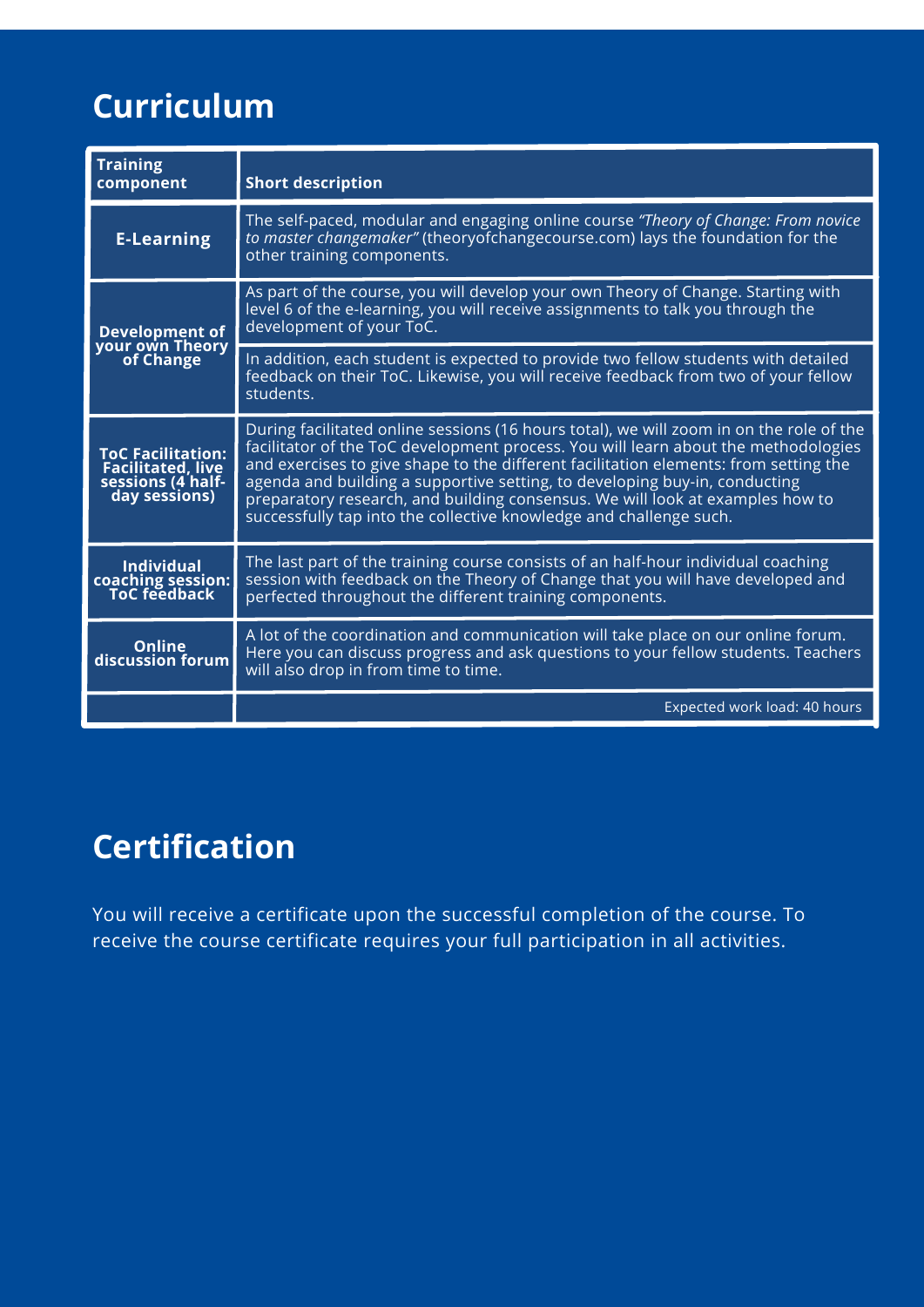### **Registration**

You can register at:

https://theoryofchangecourse.com/blended-learning-courses/



Your training spot will be reserved once payment has been received.

### **Date and price**

| When*                        | 3 October - 4 November 2022 |
|------------------------------|-----------------------------|
| Where                        | Online                      |
| Course fee**                 | £975                        |
| <b>Registration deadline</b> | 7 September                 |

\* The live sessions are scheduled for 6, 11, 18, and 26 October. The sessions start at 9 AM and run till 1 PM, Central European Time (CET).

\*\* VAT may be added depending on your location.

The organizers preserve the right to cancel the training if less than 8 participants sign up.

# **Group discount**

If you register with multiple people from the same organisation, the second person receives a 10% discount and the third person from the same organisation receives a 50% discount.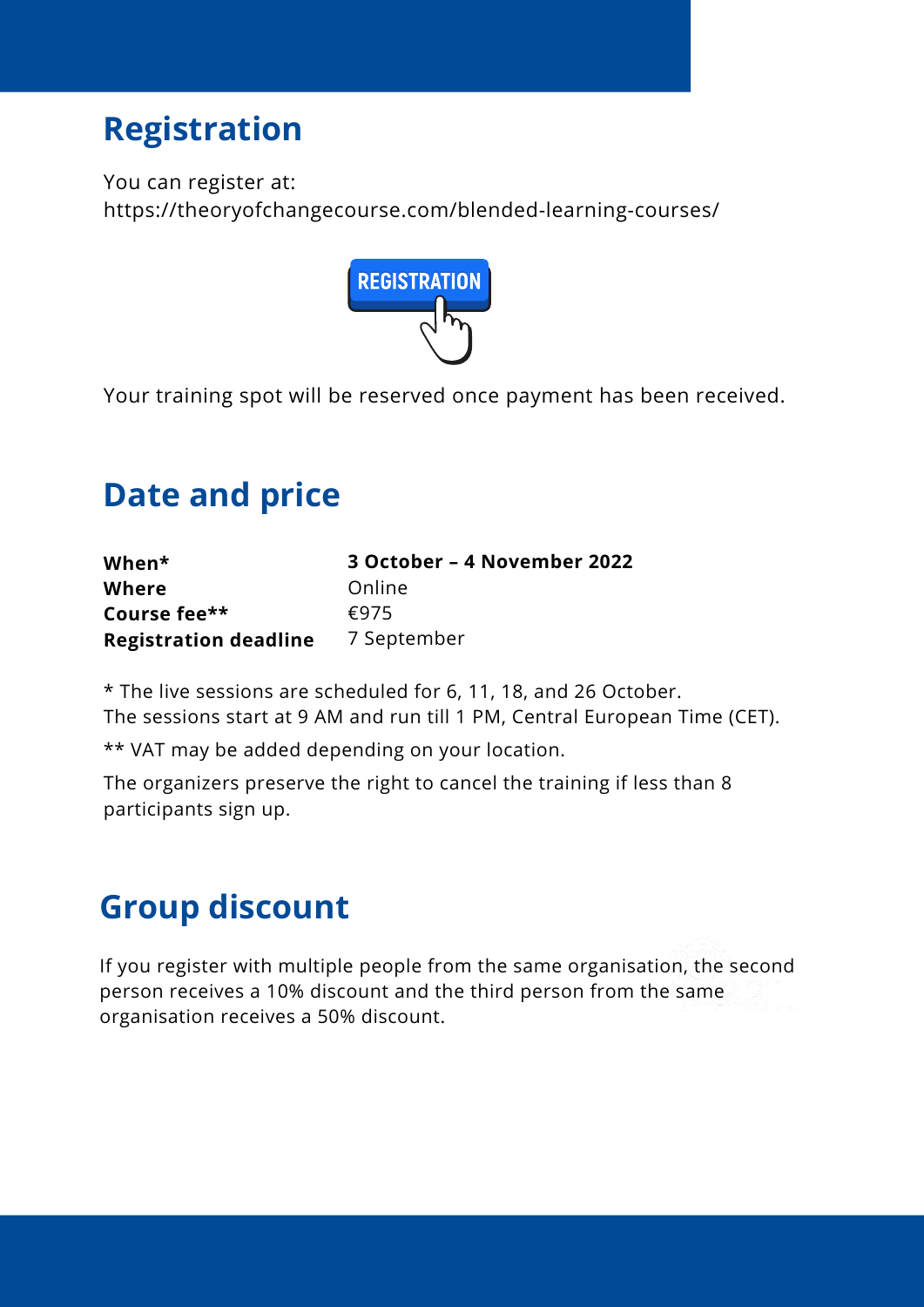### **Training program**

#### **1. E-learning**

The online course "Theory of Change: From novice to master change maker", available at theoryofchangecourse.com, makes up for the first part of the training course. It is fully animated and builds on a storyline that takes place on the island of Chanoo. It provides a unique self-paced course that is practical, visual and engaging through gamification elements.

The course assumes little prior knowledge and goes into more depth as the course progresses, making the course suitable for learners with and without ToC experience.

The full online course consists of 18 learning modules. In Annex A, you can find the topics and more detailed learning goals of each module. Also the website theoryofchangecourse.com provides more information and free access to two of the introduction modules. The modules cover topics such as the situation analysis, assumptions, causal pathways and results chains, and adaptive management and learning.

As you progress through the online course, you carry out assignments that build up to a draft of your own ToC. We will build further on this draft ToC in the other training components.

#### **2. Working on your own ToC**

A requisite to an effective ToC training are students developing a ToC as part of the course. This is something you will engage in asynchronous from the live sessions.

Critical thinking, co-creation, discussion and feedback are essential elements to the ToC development process. It is also important for your learning experience that you work on a ToC that is relevant to your own practice. Therefore, you will yourselves select a project or program for which you will develop a ToC, which should ensure the development of a ToC that is relevant to your own practice.

Each student is linked up with two other students to critically reflect upon each other's ToC. This should stimulate discussion and reflection, important processes within ToC-thinking and therefore to your learning experience. Hence, you will receive feedback from fellow-students as well as give feedback to ToCs of your fellow-students.

During the facilitated sessions you will have the opportunity to ask questions about the ToC you are developing and at the end of the training program you will receive feedback on the ToC you have developed during a coaching session.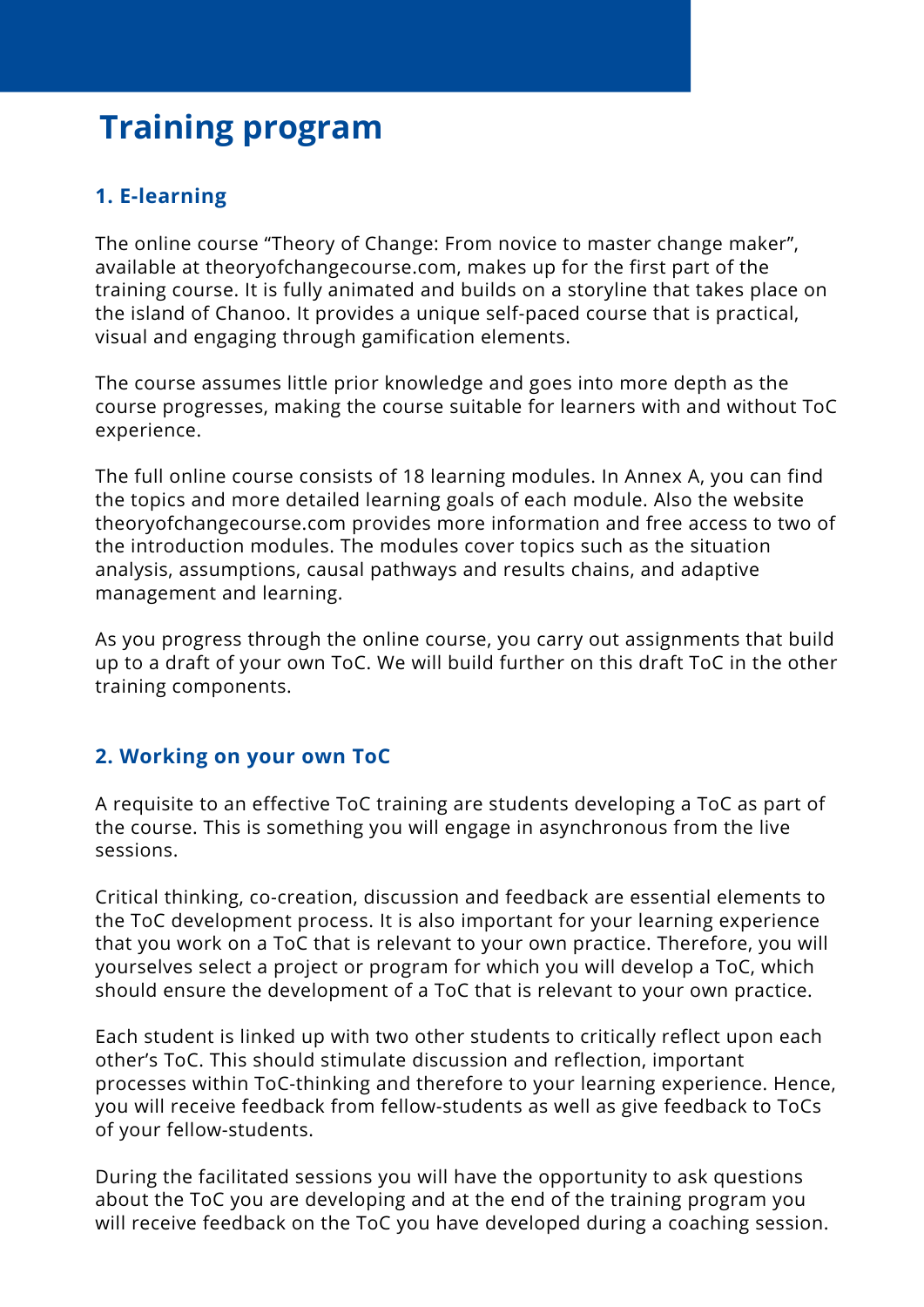#### **3. ToC Facilitation: Facilitated, live sessions**

During four facilitated online sessions, we will zoom in on the role of the facilitator within the ToC development process.

Session 1: ToC as a group process.

The development of a ToC is a co-creation process to which the input from stakeholders is indispensible. During the first session we zoom in on the organisation of a great co-creation session: who to invite, develop the agenda, setting the stage, ensuring productive group dynamics, and more.

Session 2: Personal facilitation skills.

What are the skills that make for a great facilitator? During the second session we explore these skills and apply them to the development of a Vision of Success.

Session 3: Facilitation of the development of pathways.

Thinking in terms of causal pathways is a core component of ToC thinking and ToC visualisation. Yet, many ToCs fail to develop a sound rationale. Logical, analytical thinking is challenging and many cognitive biases loom in the background. We will zoom in on how a facilitator can optimally leverage participants their expertise and help participants remain critical of the logic in their own thinking.

Session 4: Facilitation in bringing assumptions to the surface.

Perhaps the biggest challenge to ToC facilitation is bringing the assumptions underneath a ToC to the surface. We will explore how a facilitator can help participants to bring to the surface assumptions they often are unaware of.

#### **4. Individual coaching session: ToC feedback**

At the end of the training, you will submit the ToC you have developed and receive one-on-one feedback from the instructor during an half-hour coaching session.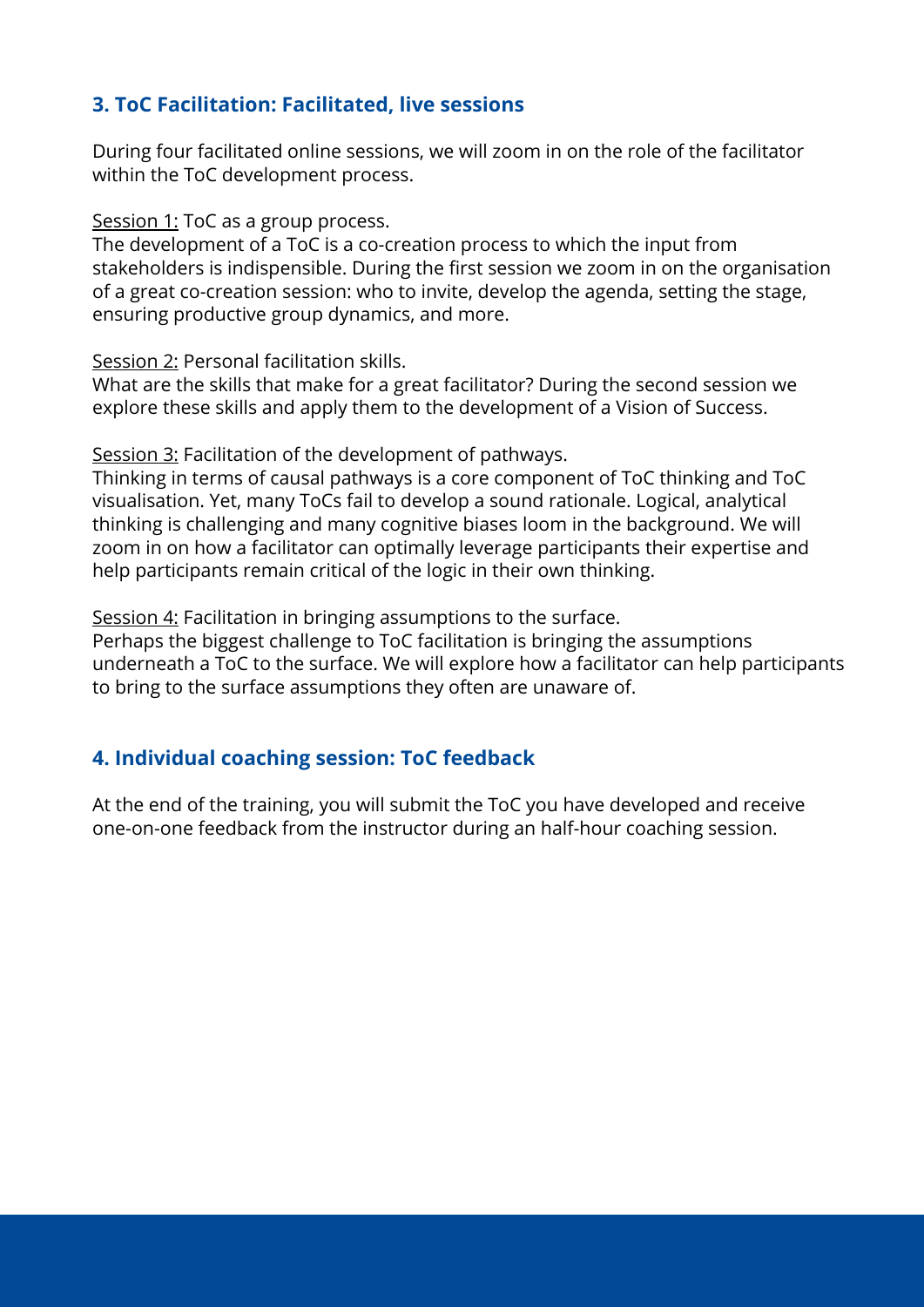### **Annex A: Learning goals of each of the 18 modules of the e-learning**

*After the module you will...*

#### **Module 1: Introduction and background**

- Understand the underlying issues that have led to the development of the ToC concept;
- Know a ToC is a compass to help navigate a change process;
- Understand a ToC changes over time (e.g. as a result of new insights, learned lessons, impact measurement or contextual changes);
- Understand an example of a simplified ToC.

#### **Module 2: What is a Theory of Change?**

- Know what a ToC is;
- Understand the most important characteristics of a ToC;
- Understand the value of a ToC in management of social and environmental change;
- Can explain why development of a ToC is practically valuable and relevant for you;
- Understand why clarifying assumptions and testing them are important in the process of creating a ToC;
- Understand how the process of creating a ToC may be even more valuable than the actual document.

#### **Module 3: ToC practice: application and critique**

- Understand who are using a ToC;
- Understand for what purposes a ToC can be used;
- Have discovered the ways you can use a ToC in your own organisation and practice;
- Are aware of the critique ToC sometimes receives.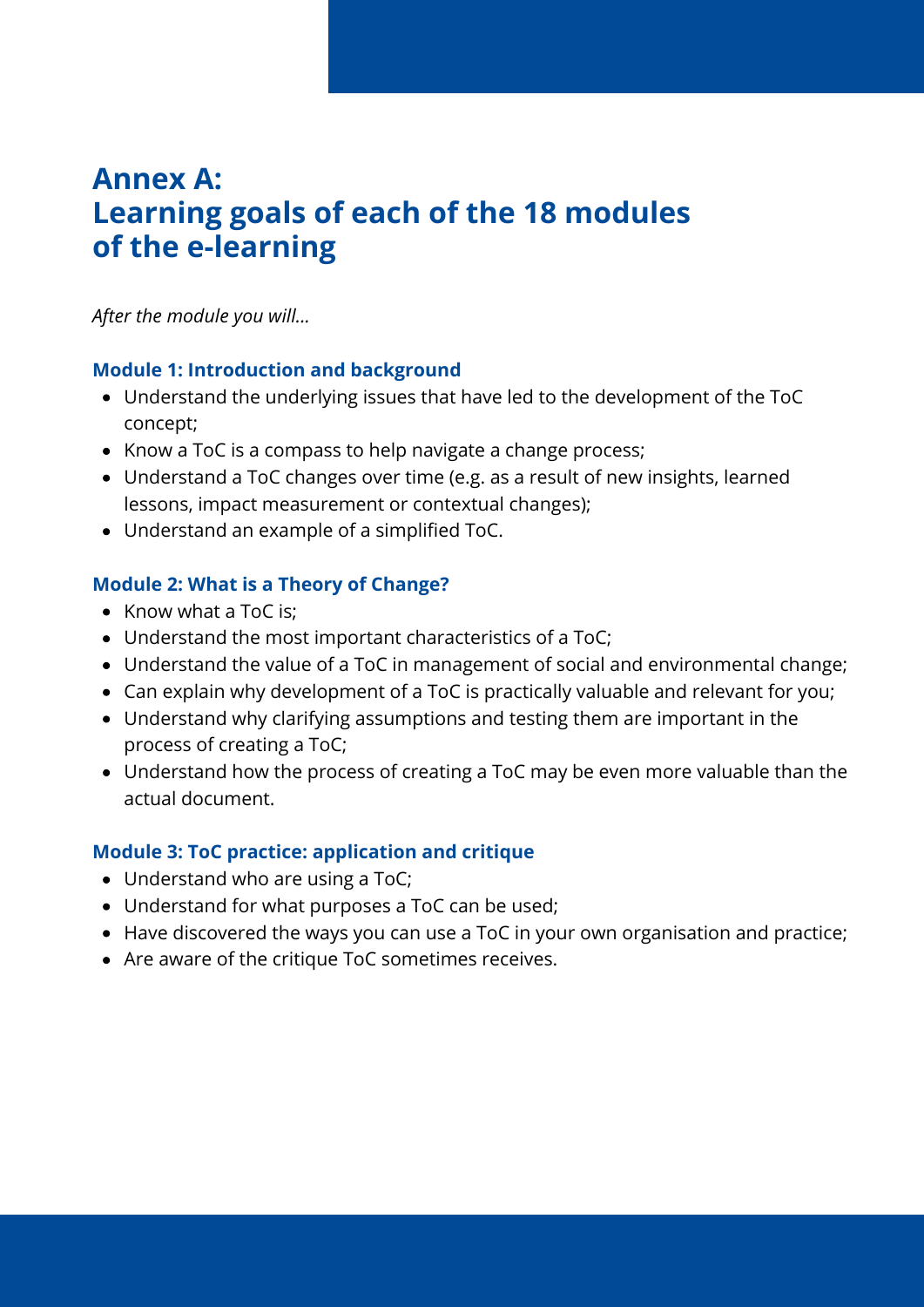#### **Module 4: Assumptions**

- Know what an assumption is;
- Are aware of the fact we all make assumptions;
- Understand we are often unaware of our assumptions;
- Understand that recognizing assumptions and testing them is a core element of ToC development;
- Are able to distinguish between different types of assumptions;
- Understand the behavioural-based pathway by Mayne and the types of assumptions in it;
- Are able to bring assumptions to the surface in an example by using different strategies (involve stakeholders, be aware of different types of assumptions and ask deepening questions);
- Are able to formulate an assumption in positive terms;
- Are able to create a learning agenda based on the formulated assumptions.

#### **Module 5: Theory of Change thinking**

- Understand what ToC-thinking is;
- Understand how you can apply ToC-thinking in an example;
- Have discovered the value of ToC-thinking;
- Can explain why stakeholder engagement and co-creation are important in ToCthinking;
- Understand when a causal relationship is (un)necessary, (in)sufficient or meets the INUS conditions;
- Can apply the INUS framework to a simple example;
- Understand the three levels of probing (causation, warrant and causal assumption);
- Have practiced with the three levels of probing by asking the questions: how, why, for whom and under what circumstances in examples.

#### **Module 6: The theory in Theory of Change**

- Understand the importance of using existing theories while developing a ToC;
- Can explain different types of mechanisms (situational mechanism, actionformation mechanism and transformational mechanism);
- Understand the difference between theory and assumptions;
- Can find theories that help substantiate or challenge impact pathways.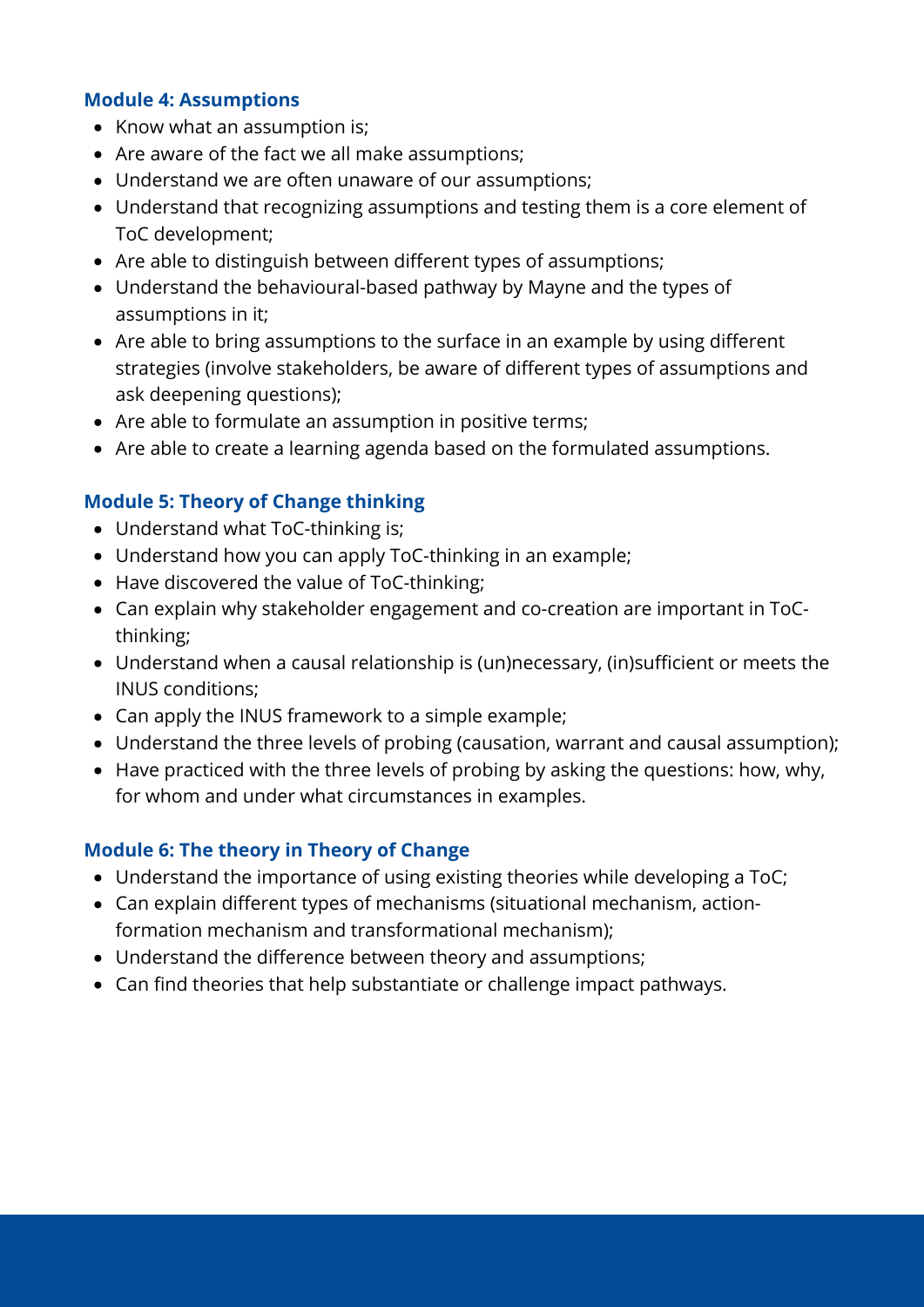#### **Module 7: The process of developing a ToC**

- Understand creating a ToC is an iterative process;
- Know which steps need to be taken to develop a ToC;
- Have an overview of the kinds of actions each step in the process contains;
- Know there are three complementary approaches to the ToC development process: backward mapping, start with what you do, and an actor-based approach;
- Can explain what backward-mapping is;
- Understand what an actor-based approach is;
- Understand how an actor-based approach is related to the ToC development process.

#### **Module 8: General narrative**

- Understand what the general narrative is;
- Understand the purpose of the general narrative;
- Know the general narrative consists of four components: 1. situation analysis, 2. vision of success, 3. purpose, scope and development process, 4. change story;
- Understand what a situational analysis is;
- Can perform a situational analysis;
- Understand what a vision of success is;
- Can formulate a vision of success;
- Understand three choices with a large bearing on a ToC's development: its purpose, scope and development process;
- Can define a ToC its purpose, scope and development process;
- Understand the basic principles of writing a change story.

#### **Module 9: Causal chain**

- Understand the ToC is a chain of causality and not a process diagram;
- Know causal chains represent the mechanisms (discussed in sublevel 6) in a ToC;
- Know that a causal chain consists of different elements (context, inputs, activities, outputs, outcomes and impact);
- Can distinguish between these elements and know which represent the Theory of Action and which represent the change process;
- Understand when something is in- or outside the sphere of control, the sphere of influence, and the sphere of interest;
- Are able to turn your vision of success into impacts or outcomes of your own organisation.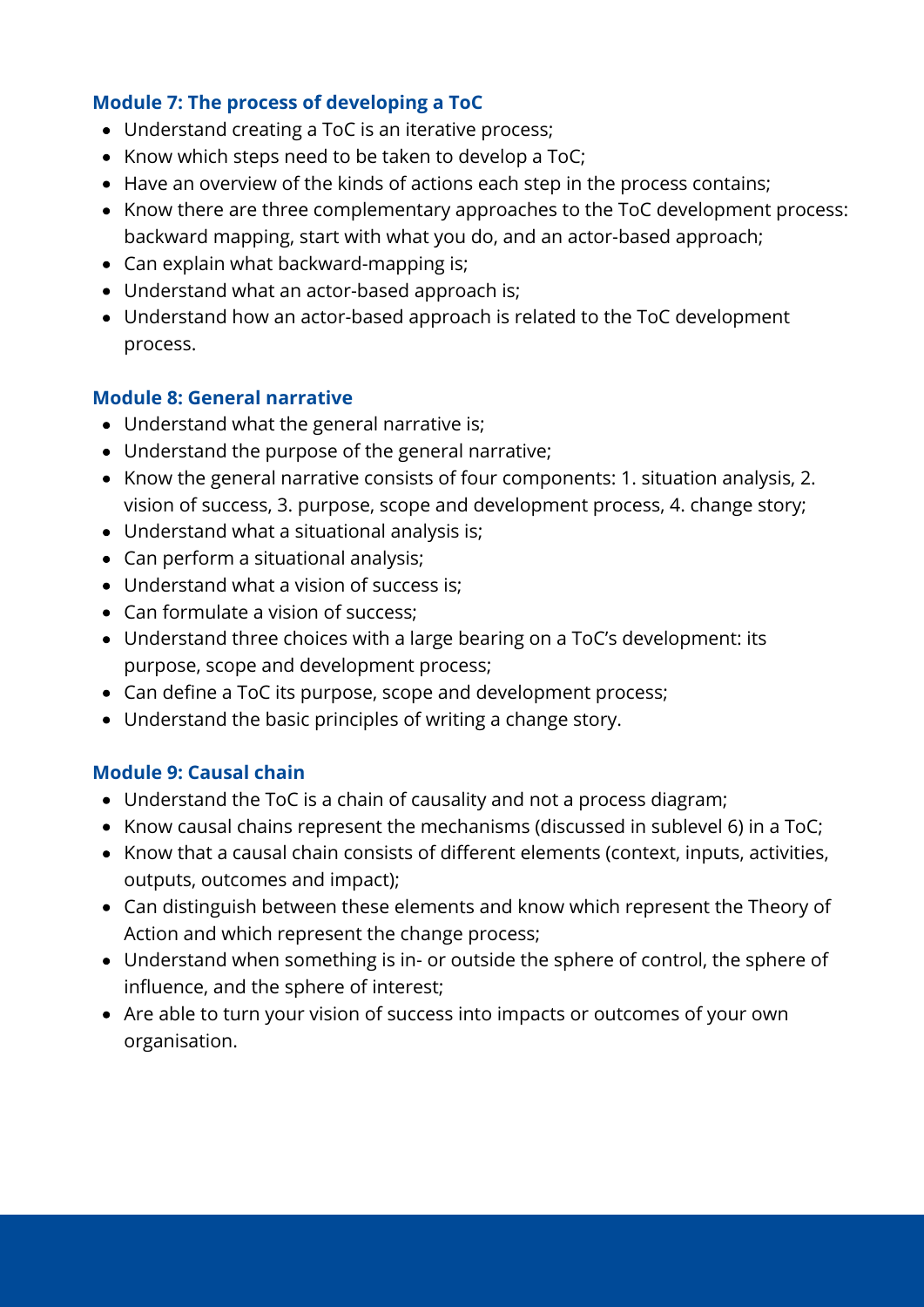#### **Module 10: Impact and outcomes**

- Can explain what an outcome and what an impact is, as well as distinguish between the two;
- Understand what preconditions are;
- Can distinguish between outcomes that are early, intermediate or late preconditions to the vision of success;
- Understand what a side-effect and an unintended effect are;
- Understand side-effects and unintended effects can be positive as well as negative;
- Are aware of the importance of preventing or minimising negative side-effects;
- Know there are different types of impacts and outcomes;
- Can formulate an outcome in the correct structure;
- Can define the desired attributes of an outcome;
- Have defined the outcomes and impact of your own ToC.

#### **Module 11: Pathways**

- Understand what a ToC pathway is;
- Have discovered there are two metaphors for a ToC pathway, reflecting two different perspectives (ToC as a roadmap versus ToC as a compass);
- Understand particularly arrows (causal relationships) reflect the rationale and reasoning behind how change comes about;
- Are able to translate mechanisms into pathways;
- Are familiar with the different features of a causal relationship;
- Understand there are different pathway structures;
- Have defined the individual relationships in your own ToC;
- Have identified the different strands of change in your own ToC and formulated coherent pathways (of the same strand) to organise your own ToC.

#### **Module 12: Theory of Action**

- Know what a Theory of Action is;
- Know the Theory of Action consists out of three different elements (inputs, activities and outputs);
- Know there are different types of inputs, activities and outputs;
- Can define the desired attributes of these elements;
- Are able to construct pathways to outcomes;
- Have specified for your own ToC its Theory of Action the elements with their descriptive attributes.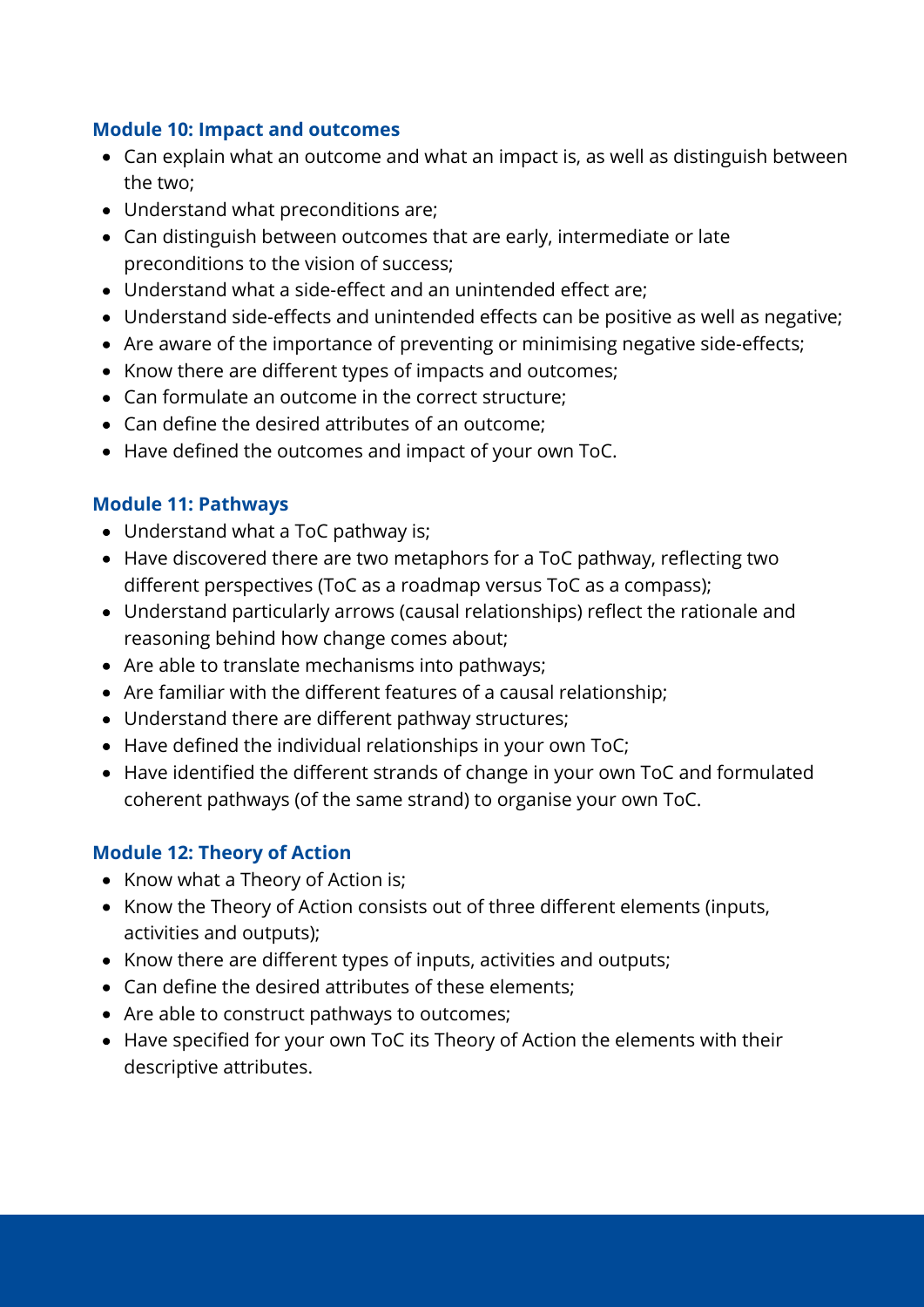#### **Module 13: Making your ToC context-specific**

- Are aware of the fact the ToC needs to be aligned to its context;
- Can apply the three levels of probing (causation, warrant and causal assumption) to identify context elements;
- Are aware of the importance to look at the local context in terms of challenges as well as opportunities;
- Identified challenges and opportunities within your own context;
- Understand how contextualisation matters for the scalability of a ToC;
- Are able to align your ToC to the local context on different dimensions (intervention strategy, change process, terminology, ToC development process);
- Discovered different approaches to include the context in the ToC representation;
- Incorporated the context in your own ToC.

#### **Module 14a: Strategy narratives - Part 1**

- Understand what strategy narratives are;
- Are aware strategy narratives offer additional details about a ToC written from a societal perspective — that are relevant to the ToC its success;
- Understand how strategy narratives encourage stakeholder engagement;
- Understand the kind of input and feedback stakeholders may provide on the strategy narratives;
- Know there are six categories of strategy narratives;
- Understand validation takes three forms (arguments, assumptions and evidence);
- Are aware of how a ToC is related to building a measurement framework;
- Used the three forms of validation to make your own ToC credible and persuasive;
- Added the assumptions to your own ToC;
- Thought about a measurement framework for your own ToC.

#### **Module 14b: Strategy narratives - Part 2**

- Understand how opportunities and threats to a ToC inform about where there is room to improve the ToC;
- Understand what critical junctures are;
- Understand how innovations within a ToC say something about the uniqueness, creativity and competitive advantage within a ToC;
- Are able to use the articulation of needs within a ToC to encourage stakeholder engagement;